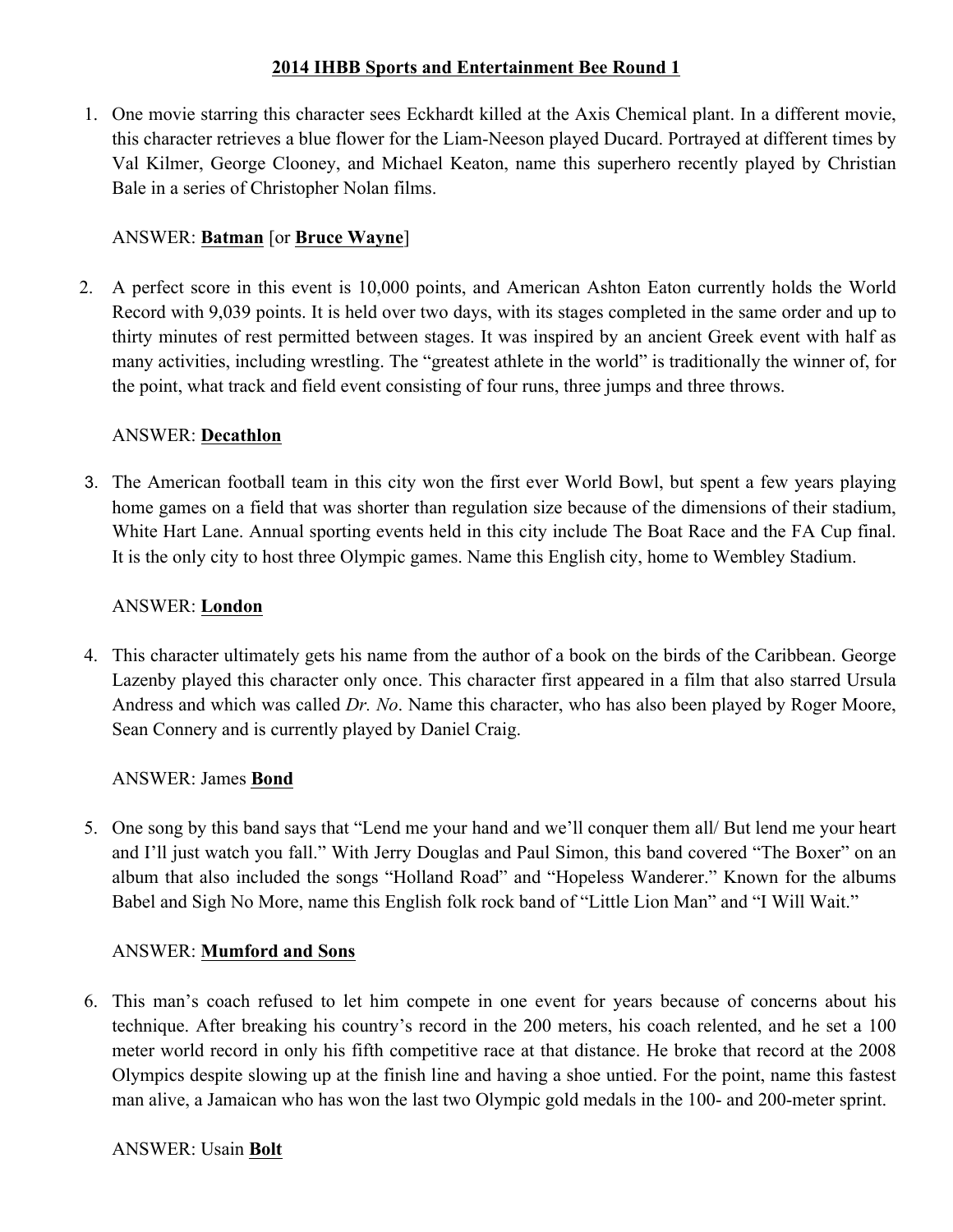7. Because of changes made to a sport in 2006, it is now not possible for an athlete to achieve this. Those changes were designed by Nellie Kim, who was the second woman to do this. It was last done at the Olympics in 1992, and the only American woman to ever do it was Mary Lou Retton. After Nadia Comăneci's uneven bars routine, the scoreboard at the 1976 Olympics was famously not able to correctly display, for the point, what value, formerly the highest possible score in gymnastics?

# ANSWER: Perfect **10**

8. The songs "Talking Old Soldiers" and "Ballad of a Well-Known Gun" appear on this man's 1970 album *Tumbleweed Connection*, and he describes the title character of another song as having a "pirates smile" and being "seamstress for the band." A different song by this artist opens "She packed my bags last night, pre-flight." Name this English singer of "Tiny Dancer" and "Rocket Man" who wrote "Can You Feel the Love Tonight?" for the Lion King.

# ANSWER: Elton **John**

9. This long-time player for the Detroit Tigers was notorious for supposedly filing his spikes on the bench and then sliding into bases with them held high. Despite playing early in the twentieth century, he is still the player with the second-highest number of runs scored and total hits in Major League Baseball history. Name this Georgian Peach with 4,191 career hits.

# ANSWER: Ty **Cobb**

10. One song by this band includes a piccolo trumpet solo and says that the title location "is in my ears and in my eyes/ There beneath the blue suburban skies." The songs "She Said She Said" and "Tomorrow Never Knows" appears on one album by this band that also includes a song that asks "All the lonely people/ Where do they all come from?" Name this band from Liverpool who released *Revolver* and "Eleanor Rigby."

# ANSWER: The **Beatles**

11. The ad agency behind this campaign claimed it resulted in a 20% reduction in risky behavior. Devised by McCann Melbourne, this campaign featured a character who bears a striking resemblance to half a pink grapefruit after antagonizing a bear. In Russia, this campaign was censored with the message of "This content is not available due to a legal complaint from the government" on Youtube. Developed to reduce fatalities in Melbourne, Australia due to behavior around trains, this is which 2012 internet meme video, showing stupid ways of ending one's existence?

# ANSWER: **Dumb Ways to Die**

12. Since 2005, this club has played its home games at a stadium whose exterior displays colorful lights. This club won three consecutive Euro Cup titles with Franz Beckenbauer in the 1970s and have played in three Champions League Finals since 2010. They won the 2013 Champions League over rival Borussia Dortmund with a late goal from Arjen Robben. For the point, name this German soccer team with stars like Franck Ribery and Mario Götze, who play in the capital of Bavaria. ANSWER: **Bayern Munich**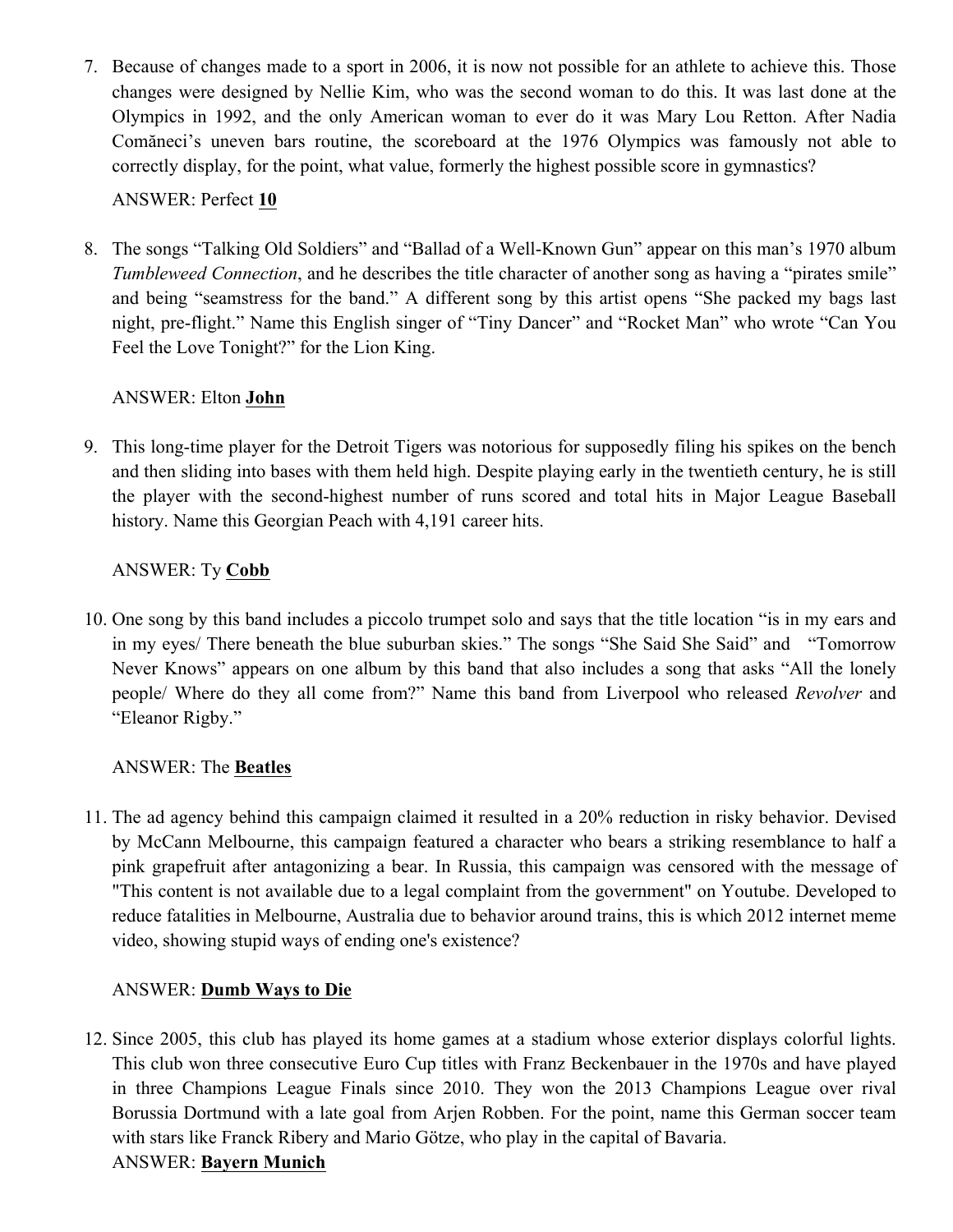13. As of April 2014, this artist's music video for 2010 sporting event is the eighth most-watched video on YouTube. This artist's best-selling album is 2001's Laundry Service, which included songs like "Objection" and "Whenever, Wherever". Her best-known song featured Wyclef Jean, who says "she makes a man wanna speak Spanish". Name this Colombian singer of "Hips Don't Lie", a coach on The Voice.

# ANSWER: **Shakira** Isabel Mebarak Ripoll

14. Since age 11, this man has worked with a single trainer, Bob Bowman, at the North Baltimore Aquatic Club and the University of Michigan. He disappointed at the 2012 Olympics by failing to medal in an event for the first time after finishing fourth in an event won by teammate Ryan Lochte. Expectations were high for those games because the had won a record eight gold medals in eight events at the 2008 games. For the point, name this American swimmer who has won a record 18 gold medals.

### ANSWER: Michael **Phelps**

15. This sport was invented in Switzerland in the 1860s, and the equipment design has its origins in efforts to protect wealthy tourists. It debuted at the 1924 Winter Olympics and added a two-man variant at the 1932 Olympics, but was not open to women until 2002. In the 1950s this sport added weight limits, and teams began using fiberglass instead of wood. Germany has historically dominated, but Jamaica is perhaps better known for participating in, for the point, what sport in which vehicles race down an icy track?

#### ANSWER: **Bobsleigh or Bobsled**

16. Companies bought by this one include Lexcycle and Zappos, and it acquired Liquavista and GoodReads last year. This company owns Audible.com and IMDb, and in late 2013 it unveiled plans to deliver products via drone. Founded by Jeff Bezos, identify this company that includes the "Prime," service, the largest online retailer in the world.

#### ANSWER: **Amazon**

17. The Dragons and Claymores were the first teams to go defunct in this league after a 1998 rebranding. The final champion of this league was the Hamburg Sea Devils in 2007continuing the run of German dominance in this league. Jon Kitna and Kurt Warner both graduated from this league which also featured the Berlin Thunder and Rhein Fire and served as a developmental league for young players?

#### **NFL Europe** [or **NFL Europa**]

18. This movie lost the Best Picture category of the Academy Awards to the movie for which John Ford won his third Oscar as best director, *How Green Was My Valley*. This movie is based around the search for the source of a dying newspaper mogul's last word, which concerns his sled. Name this Orson Welles movie based on William Randolph Hearst's life that centers around the word "Rosebud".

#### ANSWER: **Citizen Kane**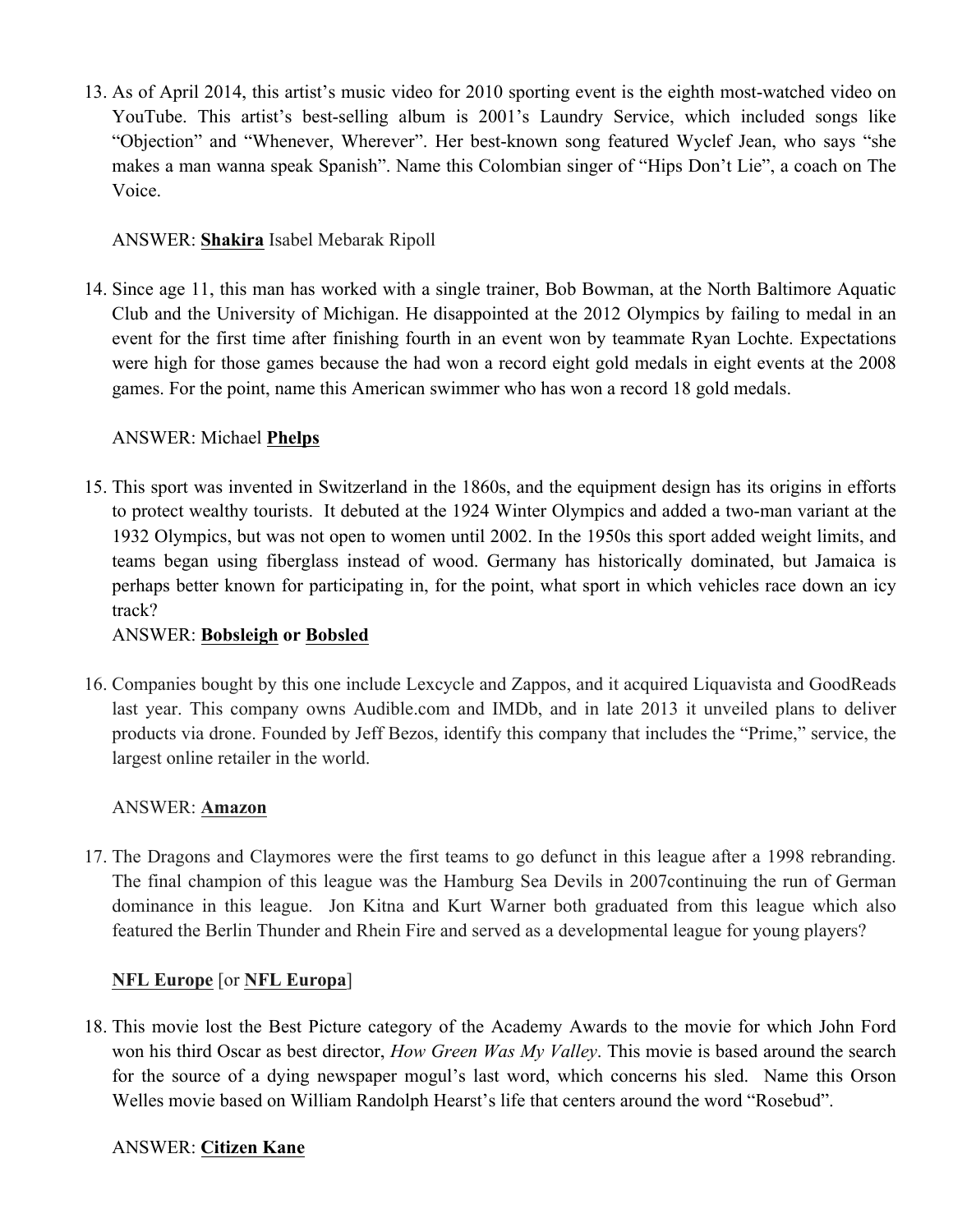19. In 2010, Google researchers said that twenty was "God's number" associated with this product that was originally released by Ideal Toy Corp. In The Pursuit of Happyness, Will Smith's character uses one of these products during a taxi ride in an effort to land him a job. Known for approximately 43 quintillion possible combinations, name this multicolored six-sided puzzle device.

### ANSWER: **Rubik's cube**

20. A cop spills tomato sauce onto his shirt in one music video by this band directed by Roman Coppola. Todd Edwards is featured on this band's recent song "Fragments of Time" and Julian Casablancas is featured on another song off that same album, "Instant Crush." This band of *Homework* and *Human After All* created one song that says "We've come too far to give up who we are." Name this French electronic duo of "Get Lucky."

# ANSWER: **Daft Punk**

21. The Australian men's team and Netherlands' women's team stood atop the first world rankings of 2014 for this sport, in which obstruction and raised ball are common fouls. On short corners in this sport, the first shot must not exceed 460 mm high at the point in crosses the goal line unless it comes via a push, scoop, or flick. Name this sport whose Division I Collegiate National Championship was won by UCONN in 2013 and in which the ball may only be played with the flat side of the stick.

### ANSWER: **Field Hockey**

22. This actor beat out Dustin Hoffman in the 1969 Academy Award nomination for best actor although his role in *Sands of Iwo Jima* failed to garner him one in 1949. Originally born Marion Morrison, he starred primarily in Westerns and often worked with John Ford. Name this star of *The Searchers* and *True Grit*.

# ANSWER: John **Wayne**

23. One character on this show created such alter egos as "Caleb Crawdad" and "Blind Guy McSqueezy," and another character is a purple belt in Goju-Ryu karate. Sabre purchases with the central company of this show in season 6, and characters include Dave Koechner's Todd Packer and Craig Robinson's Darryl Philbin. Based on a British show of the same name created by Ricky Gervais, name this American television show about Dunder Mifflin Paper.

#### ANSWER: The **Office**

24. This tournament is held annually on the weekend of the third Friday in July, and has only held its final round on a Sunday since 1979. Its 1999 tournament saw Jean van de Velde blow a three-shot lead with a triple bogey on the final hole, during which he took his shoes off while considering hitting a shot from the water. It is played on links-style courses who hose in rotation, and its trophy is the Claret Jug. For the point, name this oldest major golf tournament, held at courses in England and Scotland.

# ANSWER: **British Open** or **Open Championship**; prompt on The Open